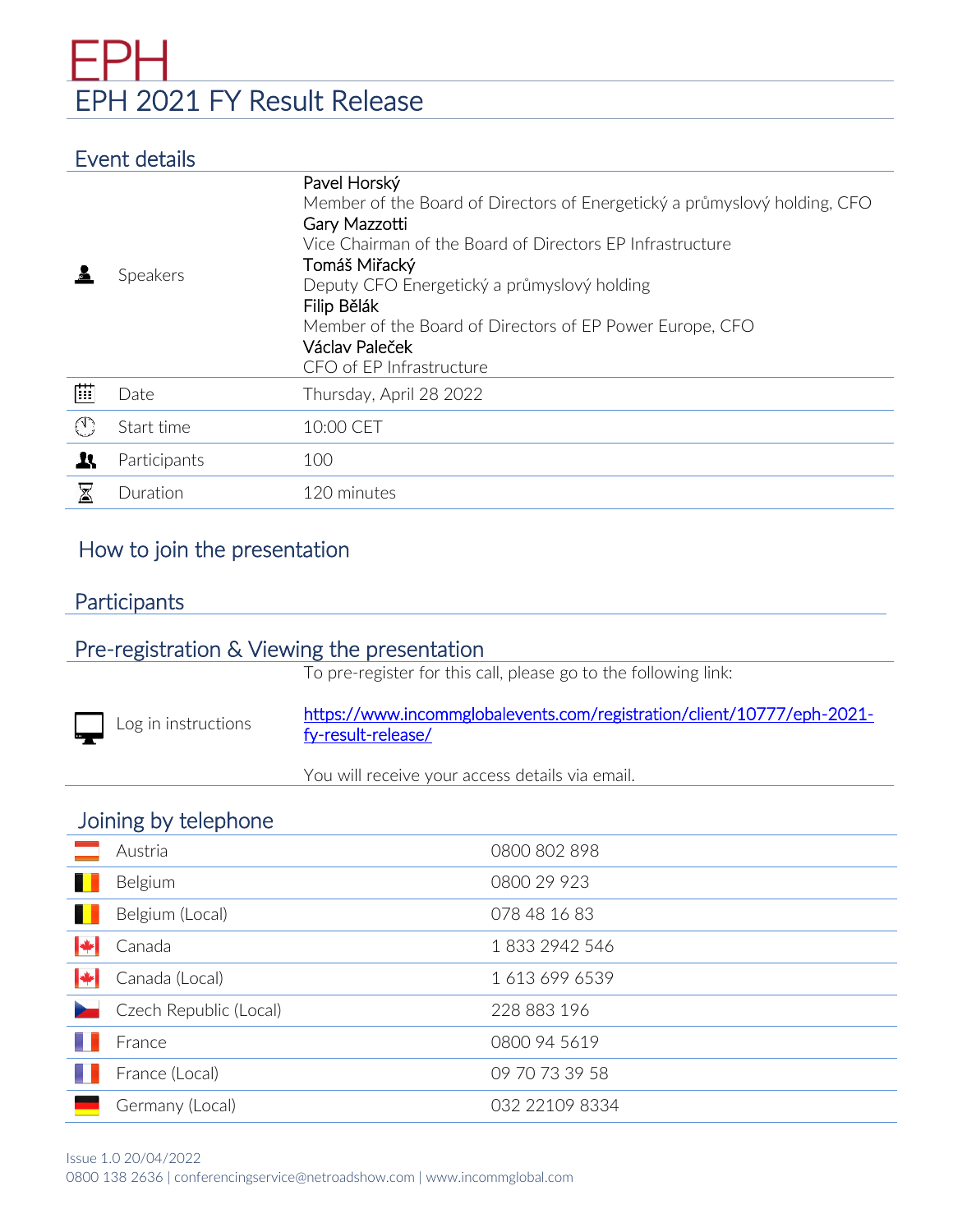| 华                                                   | Greece                 | 800 848 1321     |
|-----------------------------------------------------|------------------------|------------------|
| 垤                                                   | Greece (Local)         | 21 1176 8298     |
| $\frac{\partial \mathcal{L}}{\partial \mathcal{L}}$ | Hong Kong (Local)      | 580 33 413       |
| $\bullet$                                           | India                  | 000 800 919 1664 |
| I.                                                  | Ireland (Local)        | 0153 695 84      |
| U                                                   | Italy                  | 800 684 570      |
|                                                     | Italy (Local)          | 06 9450 1060     |
|                                                     | Japan (Local)          | 03 4540 6747     |
|                                                     | Netherlands (Local)    | 085 888 7233     |
| 第                                                   | Poland (Local)         | 0 22 307 63 50   |
|                                                     | Romania (Local)        | 0376 300 018     |
|                                                     | Russia (Local)         | 7 495 2839 705   |
| $\mathbb{G}^{\mathbb{Z}}$                           | Singapore (Local)      | 3163 4602        |
| $\geq$                                              | South Africa           | 080 017 2952     |
| $\geq$                                              | South Africa (Local)   | 087 550 8441     |
| 画                                                   | Spain                  | 900 053 626      |
| 赛                                                   | Spain (Local)          | 919 01 16 44     |
| ╊                                                   | Sweden                 | 0200 123 717     |
| ₩                                                   | Sweden (Local)         | 010 884 80 16    |
| $\bullet$                                           | Switzerland (Local)    | 022 518 90 26    |
| ыz<br>ar                                            | United Kingdom         | 0800 640 6441    |
| ыz<br>ar                                            | United Kingdom (Local) | 020 3936 2999    |
|                                                     | United States          | 18559796654      |
|                                                     | United States (Local)  | 1 646 664 1960   |
|                                                     | All other locations    | +44 20 3936 2999 |
|                                                     |                        |                  |

*NOTE: If you are experiencing any issues dialling in to the call, please refer to either the Joining by web section, or the All other locations number. Alternatively, contact your call organiser and we can dial out to you.*

- А
- Participant access code

128218 – Participants will be greeted by an operator who will register their details.

## Joining by Web & Viewing the presentation

Access details

Click below to access the web conference. You will be prompted to enter your name and email address.